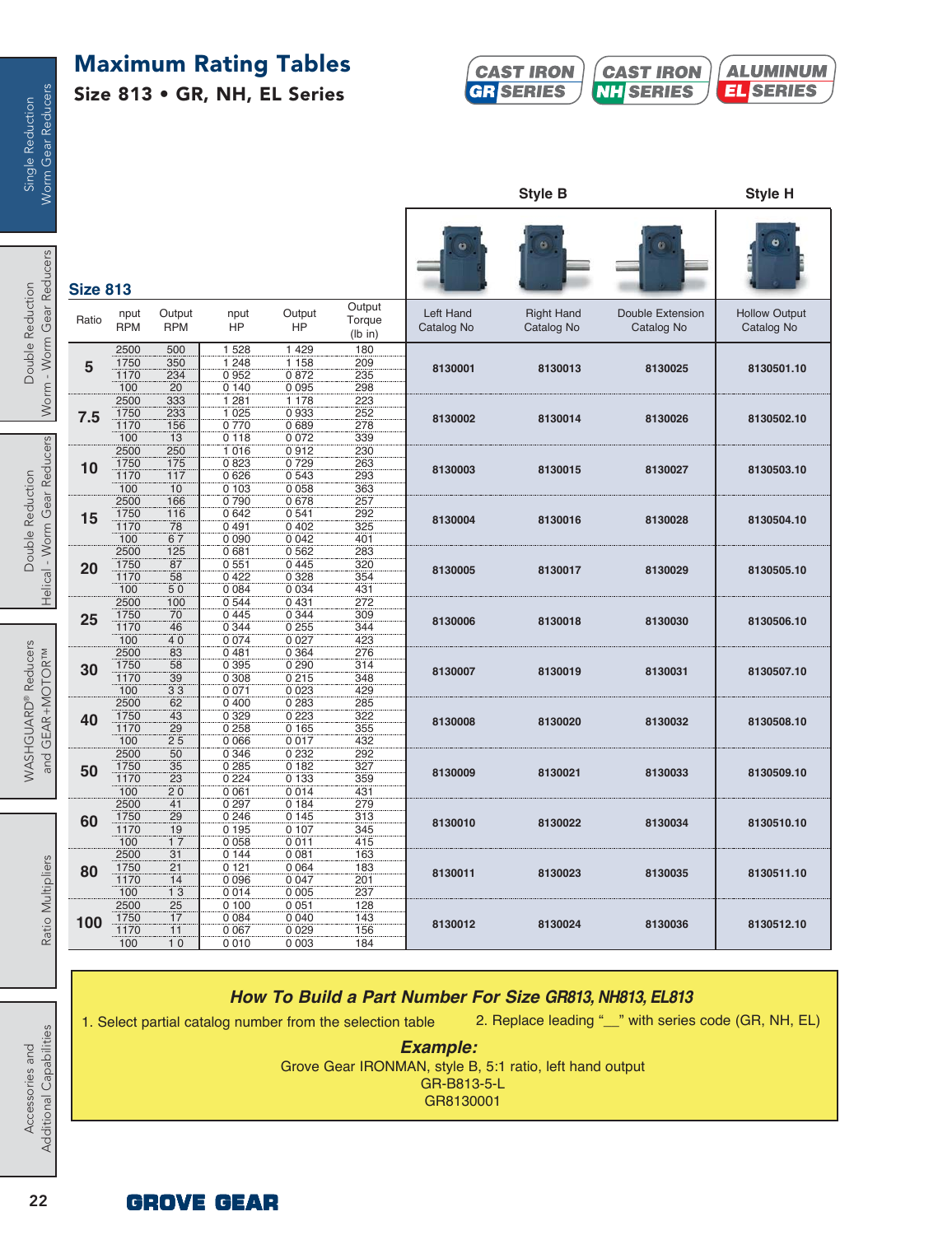# **Maximum Rating Tables**





| О<br>$\circ$<br>$\bullet$<br>$\circ$<br>NEMA C<br>Left Hand<br>Right Hand Double Extension<br><b>Hollow Output</b><br>Left Hand<br>Double Extension<br><b>Hollow Output</b><br><b>Right Hand</b><br>nput<br>Catalog No<br>Catalog No<br>Catalog No<br>Catalog No<br>Catalog No<br>Catalog No<br>Catalog No<br>Catalog No<br>Flange $\triangle$<br>48CZ<br>8130109<br>8130121<br>8130133<br>8130537.10<br>8130181<br>8130193<br>8130205<br>8130561.10<br>56C<br>8130049<br>8130061<br>8130037<br>8130513.10<br>8130073<br>8130085<br>8130097<br>8130525.10<br>48CZ<br>8130110<br>8130182<br>8130194<br>8130206<br>8130562.10<br>8130122<br>8130134<br>8130538.10<br>56C<br>8130038<br>8130050<br>8130062<br>8130514.10<br>8130074<br>8130086<br>8130098<br>8130526.10<br>48CZ<br>8130111<br>8130123<br>8130135<br>8130539.10<br>8130183<br>8130195<br>8130207<br>8130563.10<br>56C<br>8130039<br>8130051<br>8130063<br>8130075<br>8130087<br>8130099<br>8130527.10<br>8130515.10<br>48CZ<br>8130196<br>8130208<br>8130112<br>8130124<br>8130136<br>8130540.10<br>8130184<br>8130564.10<br>56C<br>8130052<br>8130064<br>8130076<br>8130100<br>8130040<br>8130516.10<br>8130088<br>8130528.10<br>48CZ<br>8130113<br>8130185<br>8130197<br>8130125<br>8130137<br>8130541.10<br>8130209<br>8130565.10<br>56C<br>8130077<br>8130041<br>8130053<br>8130065<br>8130517.10<br>8130089<br>8130101<br>8130529.10<br>48CZ<br>8130114<br>8130126<br>8130138<br>8130542.10<br>8130186<br>8130198<br>8130210<br>8130566.10<br>56C<br>8130042<br>8130054<br>8130066<br>8130078<br>8130090<br>8130102<br>8130530.10<br>8130518.10<br>48CZ<br>8130211<br>8130115<br>8130127<br>8130139<br>8130543.10<br>8130187<br>8130199<br>8130567.10<br>56C<br>8130043<br>8130055<br>8130067<br>8130079<br>8130091<br>8130103<br>8130519.10<br>8130531.10<br>48CZ<br>8130116<br>8130188<br>8130200<br>8130128<br>8130140<br>8130544.10<br>8130212<br>8130568.10<br>56C<br>8130044<br>8130056<br>8130068<br>8130520.10<br>8130080<br>8130092<br>8130104<br>8130532.10<br>48CZ<br>8130117<br>8130129<br>8130141<br>8130545.10<br>8130189<br>8130201<br>8130213<br>8130569.10<br>56C<br>8130045<br>8130057<br>8130069<br>8130521.10<br>8130081<br>8130093<br>8130105<br>8130533.10<br>48CZ<br>8130118<br>8130130<br>8130142<br>8130546.10<br>8130190<br>8130202<br>8130214<br>8130570.10<br>56C<br>8130046<br>8130058<br>8130070<br>8130522.10<br>8130082<br>8130094<br>8130106<br>8130534.10 |  |  |  |  | Ratio |
|--------------------------------------------------------------------------------------------------------------------------------------------------------------------------------------------------------------------------------------------------------------------------------------------------------------------------------------------------------------------------------------------------------------------------------------------------------------------------------------------------------------------------------------------------------------------------------------------------------------------------------------------------------------------------------------------------------------------------------------------------------------------------------------------------------------------------------------------------------------------------------------------------------------------------------------------------------------------------------------------------------------------------------------------------------------------------------------------------------------------------------------------------------------------------------------------------------------------------------------------------------------------------------------------------------------------------------------------------------------------------------------------------------------------------------------------------------------------------------------------------------------------------------------------------------------------------------------------------------------------------------------------------------------------------------------------------------------------------------------------------------------------------------------------------------------------------------------------------------------------------------------------------------------------------------------------------------------------------------------------------------------------------------------------------------------------------------------------------------------------------------------------------------------------------------------------------------------------------------------------------------------------------------------------------------------------------------------------------------------------------------------------------------------------------------------------------------------|--|--|--|--|-------|
|                                                                                                                                                                                                                                                                                                                                                                                                                                                                                                                                                                                                                                                                                                                                                                                                                                                                                                                                                                                                                                                                                                                                                                                                                                                                                                                                                                                                                                                                                                                                                                                                                                                                                                                                                                                                                                                                                                                                                                                                                                                                                                                                                                                                                                                                                                                                                                                                                                                              |  |  |  |  |       |
|                                                                                                                                                                                                                                                                                                                                                                                                                                                                                                                                                                                                                                                                                                                                                                                                                                                                                                                                                                                                                                                                                                                                                                                                                                                                                                                                                                                                                                                                                                                                                                                                                                                                                                                                                                                                                                                                                                                                                                                                                                                                                                                                                                                                                                                                                                                                                                                                                                                              |  |  |  |  |       |
|                                                                                                                                                                                                                                                                                                                                                                                                                                                                                                                                                                                                                                                                                                                                                                                                                                                                                                                                                                                                                                                                                                                                                                                                                                                                                                                                                                                                                                                                                                                                                                                                                                                                                                                                                                                                                                                                                                                                                                                                                                                                                                                                                                                                                                                                                                                                                                                                                                                              |  |  |  |  | 5     |
|                                                                                                                                                                                                                                                                                                                                                                                                                                                                                                                                                                                                                                                                                                                                                                                                                                                                                                                                                                                                                                                                                                                                                                                                                                                                                                                                                                                                                                                                                                                                                                                                                                                                                                                                                                                                                                                                                                                                                                                                                                                                                                                                                                                                                                                                                                                                                                                                                                                              |  |  |  |  | 7.5   |
|                                                                                                                                                                                                                                                                                                                                                                                                                                                                                                                                                                                                                                                                                                                                                                                                                                                                                                                                                                                                                                                                                                                                                                                                                                                                                                                                                                                                                                                                                                                                                                                                                                                                                                                                                                                                                                                                                                                                                                                                                                                                                                                                                                                                                                                                                                                                                                                                                                                              |  |  |  |  | 10    |
|                                                                                                                                                                                                                                                                                                                                                                                                                                                                                                                                                                                                                                                                                                                                                                                                                                                                                                                                                                                                                                                                                                                                                                                                                                                                                                                                                                                                                                                                                                                                                                                                                                                                                                                                                                                                                                                                                                                                                                                                                                                                                                                                                                                                                                                                                                                                                                                                                                                              |  |  |  |  | 15    |
|                                                                                                                                                                                                                                                                                                                                                                                                                                                                                                                                                                                                                                                                                                                                                                                                                                                                                                                                                                                                                                                                                                                                                                                                                                                                                                                                                                                                                                                                                                                                                                                                                                                                                                                                                                                                                                                                                                                                                                                                                                                                                                                                                                                                                                                                                                                                                                                                                                                              |  |  |  |  | 20    |
|                                                                                                                                                                                                                                                                                                                                                                                                                                                                                                                                                                                                                                                                                                                                                                                                                                                                                                                                                                                                                                                                                                                                                                                                                                                                                                                                                                                                                                                                                                                                                                                                                                                                                                                                                                                                                                                                                                                                                                                                                                                                                                                                                                                                                                                                                                                                                                                                                                                              |  |  |  |  | 25    |
|                                                                                                                                                                                                                                                                                                                                                                                                                                                                                                                                                                                                                                                                                                                                                                                                                                                                                                                                                                                                                                                                                                                                                                                                                                                                                                                                                                                                                                                                                                                                                                                                                                                                                                                                                                                                                                                                                                                                                                                                                                                                                                                                                                                                                                                                                                                                                                                                                                                              |  |  |  |  | 30    |
|                                                                                                                                                                                                                                                                                                                                                                                                                                                                                                                                                                                                                                                                                                                                                                                                                                                                                                                                                                                                                                                                                                                                                                                                                                                                                                                                                                                                                                                                                                                                                                                                                                                                                                                                                                                                                                                                                                                                                                                                                                                                                                                                                                                                                                                                                                                                                                                                                                                              |  |  |  |  | 40    |
|                                                                                                                                                                                                                                                                                                                                                                                                                                                                                                                                                                                                                                                                                                                                                                                                                                                                                                                                                                                                                                                                                                                                                                                                                                                                                                                                                                                                                                                                                                                                                                                                                                                                                                                                                                                                                                                                                                                                                                                                                                                                                                                                                                                                                                                                                                                                                                                                                                                              |  |  |  |  | 50    |
|                                                                                                                                                                                                                                                                                                                                                                                                                                                                                                                                                                                                                                                                                                                                                                                                                                                                                                                                                                                                                                                                                                                                                                                                                                                                                                                                                                                                                                                                                                                                                                                                                                                                                                                                                                                                                                                                                                                                                                                                                                                                                                                                                                                                                                                                                                                                                                                                                                                              |  |  |  |  | 60    |
| 48CZ<br>8130119<br>8130131<br>8130143<br>8130547.10<br>8130191<br>8130203<br>8130215<br>8130571.10<br>56C<br>8130047<br>8130059<br>8130071<br>8130083<br>8130095<br>8130107<br>8130535.10<br>8130523.10                                                                                                                                                                                                                                                                                                                                                                                                                                                                                                                                                                                                                                                                                                                                                                                                                                                                                                                                                                                                                                                                                                                                                                                                                                                                                                                                                                                                                                                                                                                                                                                                                                                                                                                                                                                                                                                                                                                                                                                                                                                                                                                                                                                                                                                      |  |  |  |  | 80    |
| 48CZ<br>8130132<br>8130204<br>8130216<br>8130120<br>8130144<br>8130548.10<br>8130192<br>8130572.10<br>56C<br>8130048<br>8130060<br>8130072<br>8130084<br>8130096<br>8130108<br>8130536.10<br>8130524.10                                                                                                                                                                                                                                                                                                                                                                                                                                                                                                                                                                                                                                                                                                                                                                                                                                                                                                                                                                                                                                                                                                                                                                                                                                                                                                                                                                                                                                                                                                                                                                                                                                                                                                                                                                                                                                                                                                                                                                                                                                                                                                                                                                                                                                                      |  |  |  |  | 100   |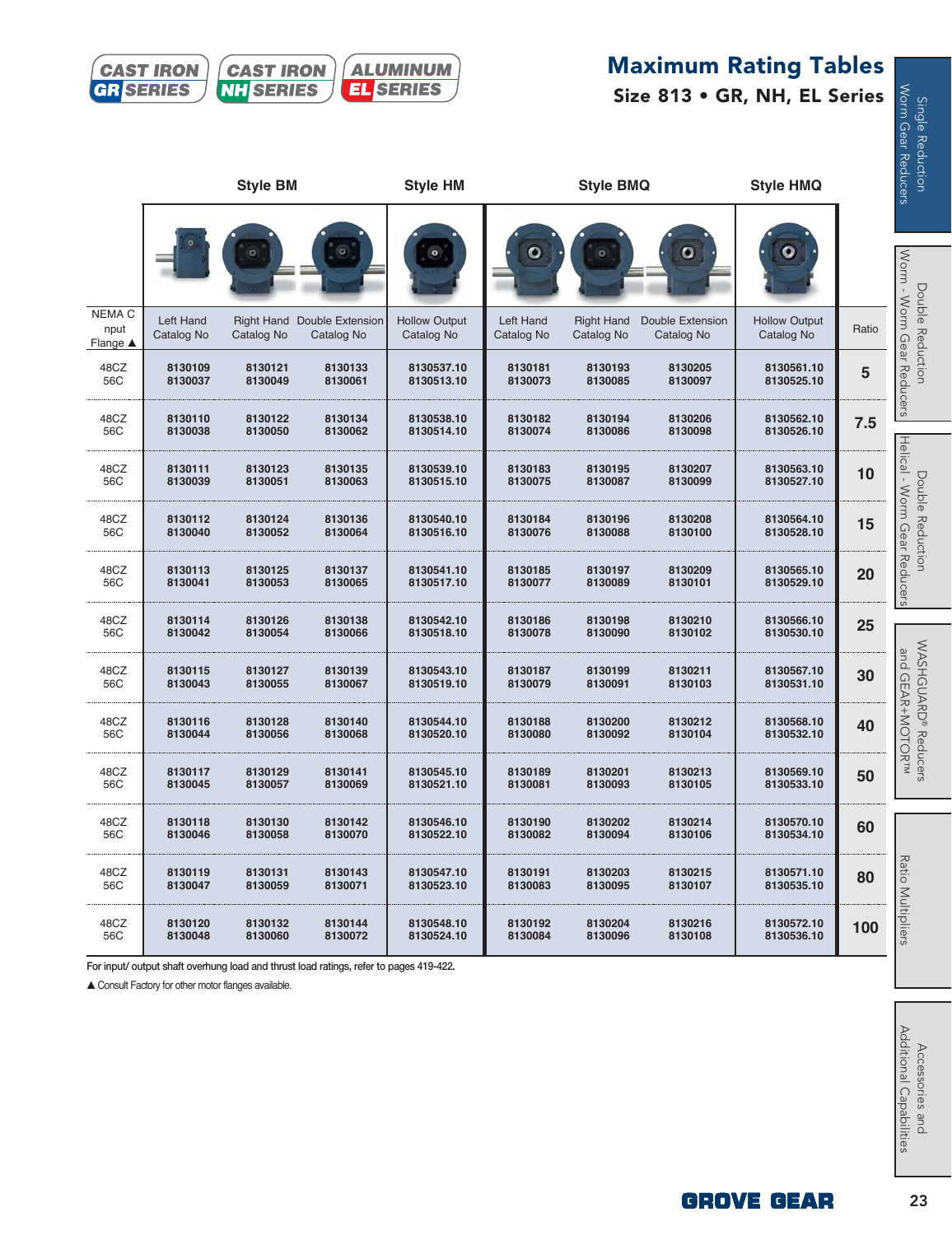# *ELECTRA-GEAR* **EL Series Dimensions**

**Styles: BMQ, BM, B**

**Style BMQ**

 $\overline{c}$ 

C

D

Single Reduction Worm Gear Reducers

Single Reduction

Worm Gear Reducers

Helical - Worm Gear Reducers Helical - Worm Gear Reducers Double Reduction Double Reduction

WASHGUARD<sup>®</sup> Reducers WASHGUARD® Reducers and GEAR+MOTORTM and GEAR+MOTOR™



Ratio Multipliers Ratio Multipliers

 $\prod_{D}$ 

**Style B**

C





(2) HOLES 3/8 16 UNC

BD

BF, (4) HOLES

N

 $AK / W \rightarrow A J$ 

G F A

T DIA.

H(8)TAPPED HOLES (4)TOP & (4)BOTTOM

O\*

 $C =$ 





 $-B1-$ 

 $\circ$ 

 $\circ$ 

B J K

 $-B1$ 

 $\circ$ 

 $\circ$ 

RQ

LQ1 LQ



SQ.<br>OU<u>TP</u>UT **KEY** 

BE1 BE

I BORE<br>
I BORE<br>
DIA.

T DIA.

AK<br>DIA.

O

N



**ASSEMBLIES**

**L R D ASSEMBLIES**

**REVERSE ALL ARROWS FOR OPPOSITE INPUT SHAFT ROTATION. CONTACT FACTORY FOR OTHER MOUNTINGS OR ASSEMBLY POSITIONS.**



SQ. INPUT KEY



 $\frac{1}{\sqrt{2}}$  CD  $\frac{1}{\sqrt{2}}$   $\frac{1}{\sqrt{2}}$   $\frac{1}{\sqrt{2}}$   $\frac{1}{\sqrt{2}}$   $\frac{1}{\sqrt{2}}$   $\frac{1}{\sqrt{2}}$   $\frac{1}{\sqrt{2}}$   $\frac{1}{\sqrt{2}}$   $\frac{1}{\sqrt{2}}$   $\frac{1}{\sqrt{2}}$   $\frac{1}{\sqrt{2}}$   $\frac{1}{\sqrt{2}}$   $\frac{1}{\sqrt{2}}$   $\frac{1}{\sqrt{2}}$   $\frac{1}{\sqrt{2}}$   $\frac{1}{\sqrt{2$ 

B1

I

L

M